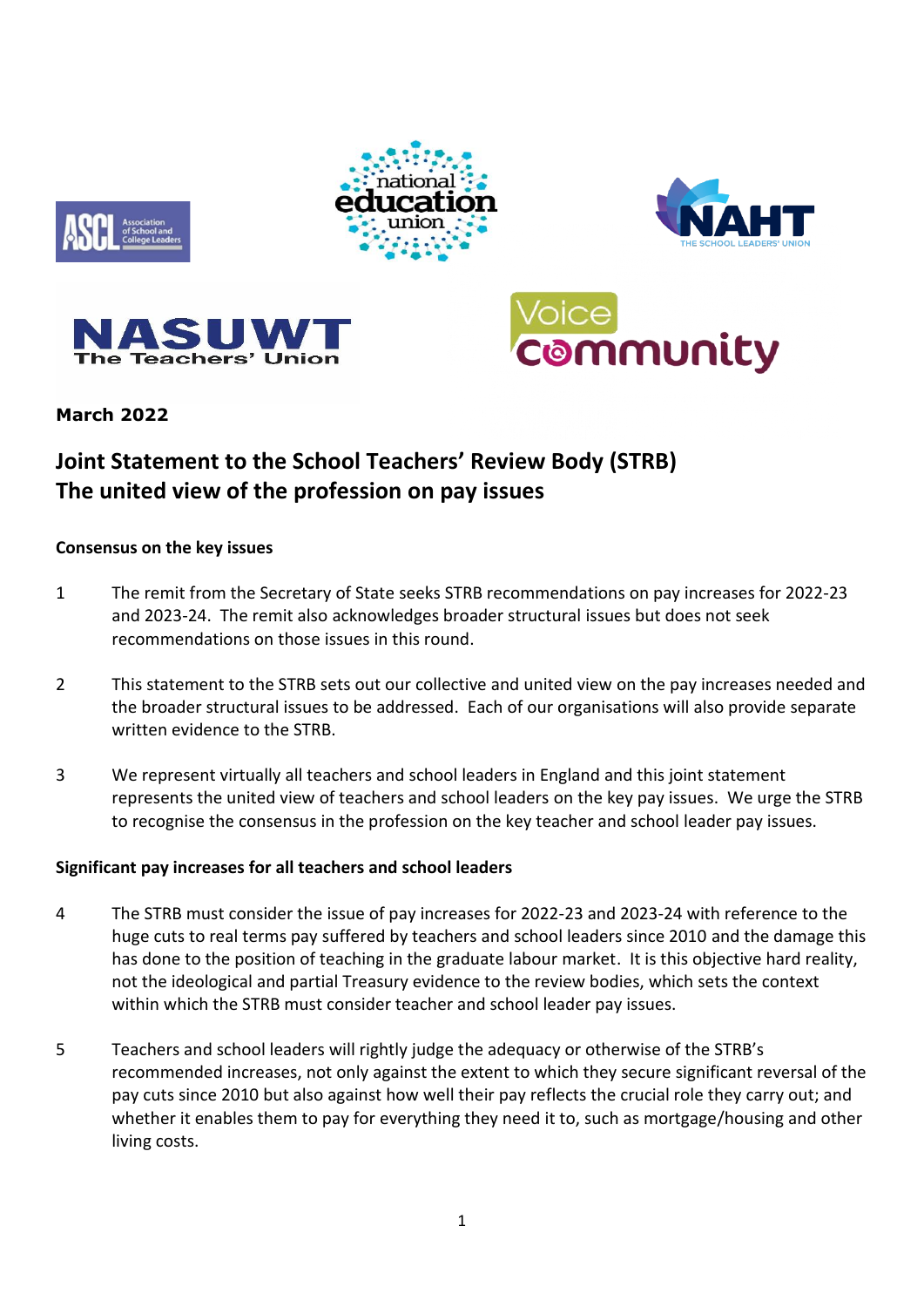- 6 We are united in our opposition to differential pay increases. Such approaches to pay, for example those which provide a higher increase at starting pay but lower increases for more experienced teachers and school leaders, are fundamentally unfair. Our members have reacted with dismay to previous differentiated increases.
- 7 Differentiated increases not only demoralise experienced teachers and school leaders, but they also add significantly to retention problems. The STRB itself has recognised this, having previously rejected the government's renewed case for a differentiated uplift in favour of early career teachers, stating unequivocally that the 'targeting' or 'differentiation' of uplifts in favour of early career teachers risked 'being ineffective in its own terms',<sup>1</sup> while in its 31<sup>st</sup> Report, the STRB rightly noted<sup>2</sup> that "teacher retention remains a pressing concern." Any further differentiated increases, disadvantaging more experienced teachers and school leaders, will increase the already pressing retention concerns.
- 8 We note the statement in the Secretary of State's remit letter that the Government remains committed to increasing teacher starting pay to £30,000 outside of the London areas. The Government has given no updated timetable for implementation. This move should have been in place by September 2022, but progress towards it has been delayed by the pay freeze imposed in 2021. This adds to the force of our argument for a significant increase to starting pay, alongside equivalent increases to starting pay in the London areas and to the pay of all other teachers and school leaders, with these increases fully funded by the Government.
- 9 Addressing the pay gap at entry to the profession would be welcome but must not be done independently of other pay ranges. Any failure to increase pay for all teachers and school leaders at the same level as the increase in starting pay will not solve the recruitment issue and will exacerbate retention problems. As the STRB has recognised,<sup>3</sup> those graduates considering joining the profession do not only consider starting pay – they look at career development opportunities and how their pay will grow as they gain experience and expertise. Any recruitment benefit from higher starting pay will be undermined if pay for more experienced teachers and school leaders is held back.
- 10 We ask the STRB to address the particular situation of supply teachers, many of whom have failed to receive even the inadequate teachers' pay awards in recent years. The supply teacher shortage during the Coronavirus pandemic has demonstrated the extent to which supply teachers have left the profession because they have been cut adrift from the national teachers' pay and conditions framework.

## **Impact of pay cuts**

11 The impact of the pay freeze remains a live issue for our members and must be a key part of the STRB's deliberations. Our members continue to see the impact of the pay freeze, as each month their pay remains frozen but inflation continues to rise.

<sup>&</sup>lt;sup>1</sup> [STRB 29th Report 2019](https://assets.publishing.service.gov.uk/government/uploads/system/uploads/attachment_data/file/819428/School_Teachers__Review_Body_29th_report_2019.pdf) p xi

<sup>&</sup>lt;sup>2</sup> STRB 31<sup>st</sup> report Executive Summary, page 2.

<sup>&</sup>lt;sup>3</sup> [STRB 29th report, 2019](https://assets.publishing.service.gov.uk/government/uploads/system/uploads/attachment_data/file/819428/School_Teachers__Review_Body_29th_report_2019.pdf) p 74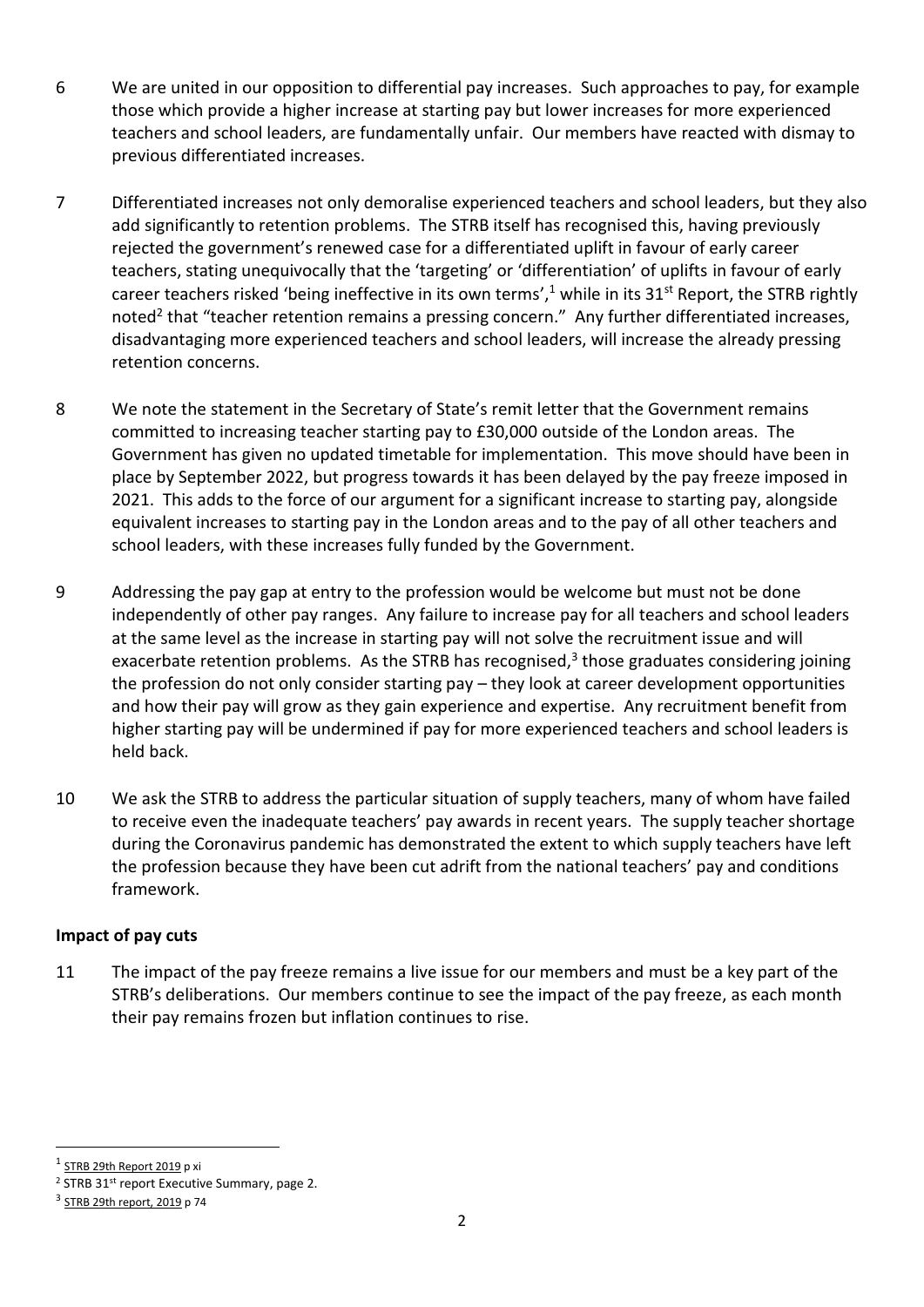- 12 In its 31<sup>st</sup> Report the STRB said that a pay freeze of more than one year would risk "a severe negative impact on the competitive position of the teaching profession." To undertake the objective and comprehensive analysis required, the STRB must not accept the damage caused by the pay freeze but must investigate its ongoing impact and recommend the action needed to reverse the damage.
- 13 The real value of teacher and school leader pay has fallen hugely against inflation measured by the Retail Prices Index (RPI). Pay freezes and below-inflation pay cuts in the 2010s were followed by last year's pay freeze. The cumulative impact of these unjustified attacks on teacher and school leader living standards has been devastating. This will only be made worse from April 2022 with the increase in National Insurance contributions<sup>4</sup> and the 54% increase in the energy price cap<sup>5</sup> from April 2022, meaning that households bills will rise dramatically.
- 14 Even before the September 2021 pay freeze, pay for teachers and school leaders was around a fifth lower in real terms than if it had been increased in line with RPI since 2010. With RPI in September 2021 at 4.9% as pay was frozen, teachers and school leaders saw another significant real terms cut to their pay when the Government should instead have been getting on with the urgent job of restoring the value of the pay already lost.
- 15 Inflation was already taking off when the Government imposed the pay freeze, but it has increased still further in recent months. The latest ONS data available at the time of writing<sup>6</sup> show RPI at 7.8% in January 2022.
- 16 The latest Treasury analysis of inflation forecasts<sup>7</sup> shows that the increase in inflation is likely to be sustained, with RPI expected to be at 6.4% in the fourth quarter of 2022. The Treasury's latest forecast for inflation was revised upwards from the month before, so these predictions for inflation may turn out to be an underestimate.
- 17 Not only did teachers and school leaders see their pay cut significantly against inflation in September 2021, but they also saw pay increases in the wider economy surging ahead. ONS figures show an increase in average total pay across the economy of 5.9% in the three months to September 2021. The latest ONS data show that growth in average earnings has been sustained, at 4.3% in the three months to December 2021.<sup>8</sup>
- 18 Alongside average earnings data, the latest information on pay settlements also highlights the increases in pay across the wider economy as teacher and school leader pay is frozen. Labour Research Department (LRD) data<sup>9</sup> show a significant increase in the median pay settlements, from 2% in the three months to September 2021 to 3.8% in the three months to January 2022.
- 19 Recruitment and retention problems got much worse in the 2010s, as pay cuts damaged the ability of teaching to compete in the graduate labour market. In its 31<sup>st</sup> Report, the STRB noted that any recruitment gains during the pandemic might be short-lived given the experience of the 2008 recession.

<sup>4</sup> https://ifs.org.uk/publications/15929#:~:text=From%20April%202022%2C%20the%20rates,percentage%20points%20from%20April%202022.

<sup>5</sup> https://www.ofgem.gov.uk/publications/price-cap-increase-ps693-april

<sup>6</sup> https://www.ons.gov.uk/economy/inflationandpriceindices/timeseries/czbh/mm23

<sup>7</sup> https://www.gov.uk/government/statistics/forecasts-for-the-uk-economy-february-2022

<sup>8</sup> https://www.ons.gov.uk/employmentandlabourmarket/peopleinwork/earningsandworkinghours/timeseries/kac3/lms

<sup>9</sup> www.lrd.org.uk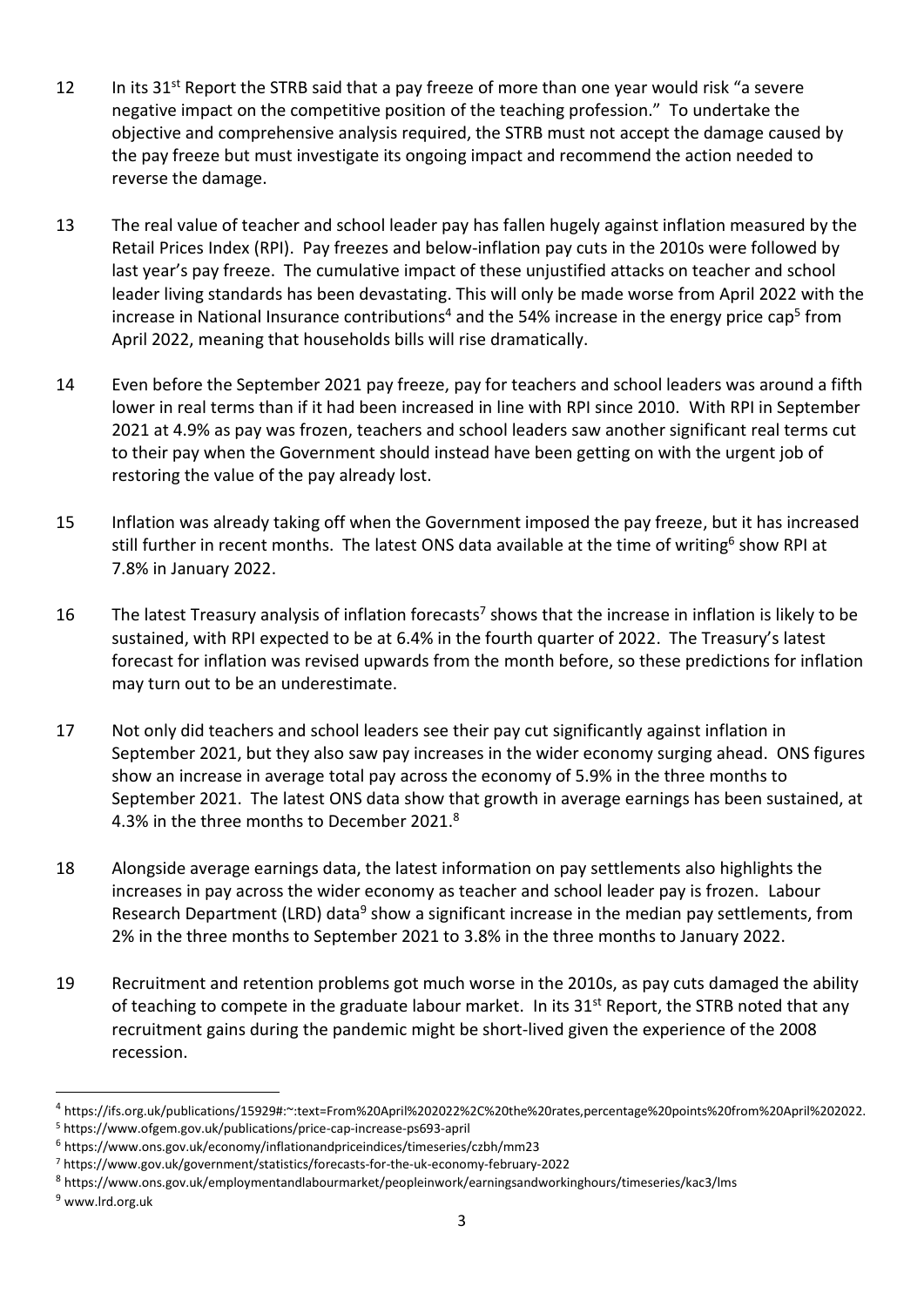- 20 Information on recruitment shows that this has indeed proved to be the case. Teacher trainee numbers are already back to their pre-pandemic levels,<sup>10</sup> with the latest data showing a 24% drop in applications.<sup>11</sup> Meanwhile, the slight increase in retention rates according to the latest data available at the time of writing still left around a quarter of teachers leaving within three years and around a third leaving within five years.<sup>12</sup>
- 21 We also face the prospect of an increase in the number of teachers and school leaders leaving the profession in the wake of the pandemic. Evidence from our respective member support functions indicates that many late career teachers and leaders may exit the profession early. The loss of late career teachers and leaders would further negatively skew the profession's experience profile, which is already at the bottom of the OECD average. $^{13}$
- 22 The full impact of this has yet to be seen, but we do know that the severe impact of the pandemic on our members' workload and wellbeing makes this a significant factor in recruitment and retention. This is particularly so given that the Government's "reward" for the contribution of teachers and school leaders was a pay freeze.

#### **Urgent pay structure reform needed**

- 23 The focus on pay levels in the remit should not deter the STRB from assessing the urgent reforms needed to the pay structure.
- 24 The dismantling of the national pay structure and imposition of performance-related pay (PRP) have added to the problems caused by the attacks on pay levels. Not only has the real value of pay been reduced, but unfair obstacles to pay progression have been imposed on our members. Workload and stress have been made worse by excessive accountability, including that associated with the pay system.
- 25 There is no credible justification for the use of PRP in education but there is clear evidence that it is unfair, discriminatory, undermines teamwork, creates significant pay inequalities, damages relationships in schools, creates significant additional workload, and undermines positive and developmental appraisal. The government's own evidence shows that PRP has a negative impact on retention.<sup>14</sup> The Government's insistence on the inclusion of performance related pay progression in the pay system appears to fly in the face of this evidence.
- 26 All of our organisations continue to call on the DfE to provide full evidence on the equality issues relating to the pay structure. We note the helpful comments made by the STRB last year on this issue and call on the STRB to again include this issue in its recommendations. However, the lack of DfE evidence on equality issues relating to the teachers' pay structure should not delay recommendations by the STRB to remove current inequalities.

<sup>12</sup> https://explore-education-statistics.service.gov.uk/find-statistics/school-workforce-in-england

<sup>10</sup> <https://www.tes.com/magazine/news/general/secondary-teacher-trainee-pandemic-boost-evaporates>

<sup>11</sup> https://www.tes.com/magazine/news/general/itt-teacher-training-recruitment-applications-plummet-24

<sup>&</sup>lt;sup>13</sup> [OECD \(2018\). Education at a Glance](http://www.oecd.org/education/education-at-a-glance/)

<sup>14</sup> https://www.gov.uk/government/publications/factors-affecting-teacher-retention-qualitative-investigation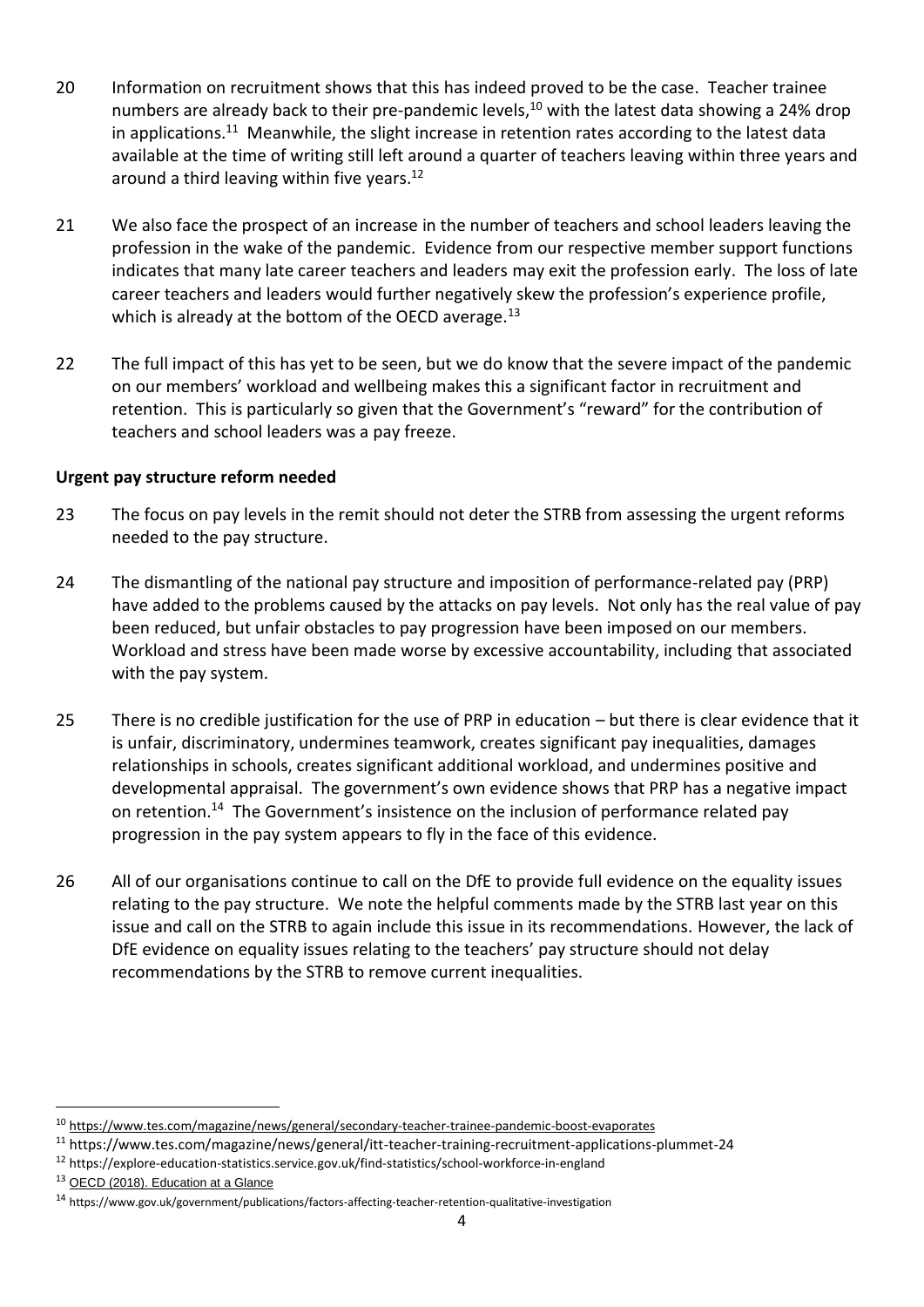- 27 We remind the STRB that the Government continues to fail to meet its Public Sector Equality Duty (PSED) by failing to monitor equality impacts and to take appropriate remedial action to prevent discrimination and advance equality, so that the pay system reliably delivers fair remuneration to teachers and school leaders with protected characteristics.
- 28 Our organisations have issued joint pay advice<sup>15</sup> to schools in England including national pay points for teachers and school leaders. We continue to call for the restoration of the national pay structure with appropriately-increased and mandatory pay points as a minimum entitlement for all teachers and school leaders. It is our joint view that annual uplifts must be kept separate from any pay progression increases and must be applied to all points within all pay ranges and allowances. The School Teachers' Pay and Conditions Document (STPCD) should be amended accordingly.
- 29 This national pay structure must include pay portability, access to appropriate payments for additional responsibilities, pay arrangements for all school leaders and pay progression as the norm to recognise the acquisition of experience in the profession. As the majority of academy trusts still follow the STPCD it would also be helpful to include advisory pay arrangements for academy Chief Executive Officers (CEOs).

## **The evidence base for improvements in teacher pay**

- 30 In its 30<sup>th</sup> Report of July 2020, the STRB said that the impact of the pandemic represented an opportunity to restore the position of teaching in the graduate labour market. The Government's response was to impose the 2021 pay freeze without justification and despite the huge contribution of teachers and school leaders to the pandemic response. Instead of improving the position of teaching in the graduate labour market, the Government has further undermined it.
- 31 Any improvements in teacher supply due to the temporary impact of the pandemic are fading fast and the long-term recruitment and retention problems remain. Teachers and school leaders will be as essential to the recovery from the pandemic as they have been to the pandemic response, but teacher supply problems have been made worse by continued attacks on the real and relative value of teacher pay.
- 32 Paying teachers and school leaders properly is a matter of fundamental fairness, to recognise the crucial and demanding jobs they do. It is also, however, essential for parents, for young people and for our economic future that we repair the damage to teacher supply. It is therefore in the national interest that we secure fair and improved pay and conditions and workload for teachers and school leaders.
- 33 The Treasury evidence to the review bodies represents another attempt by the Government to inappropriately restrict review bodies' considerations. We will respond in detail to the Treasury evidence in our separate responses to the STRB, but we note in the meantime that we are united in rejecting the partial and ideologically-driven Treasury evidence on key issues. These include the comparison between public and private sector pay, and public sector pay in the wider macroeconomic context.

<sup>15</sup> https://neu.org.uk/pay-advice